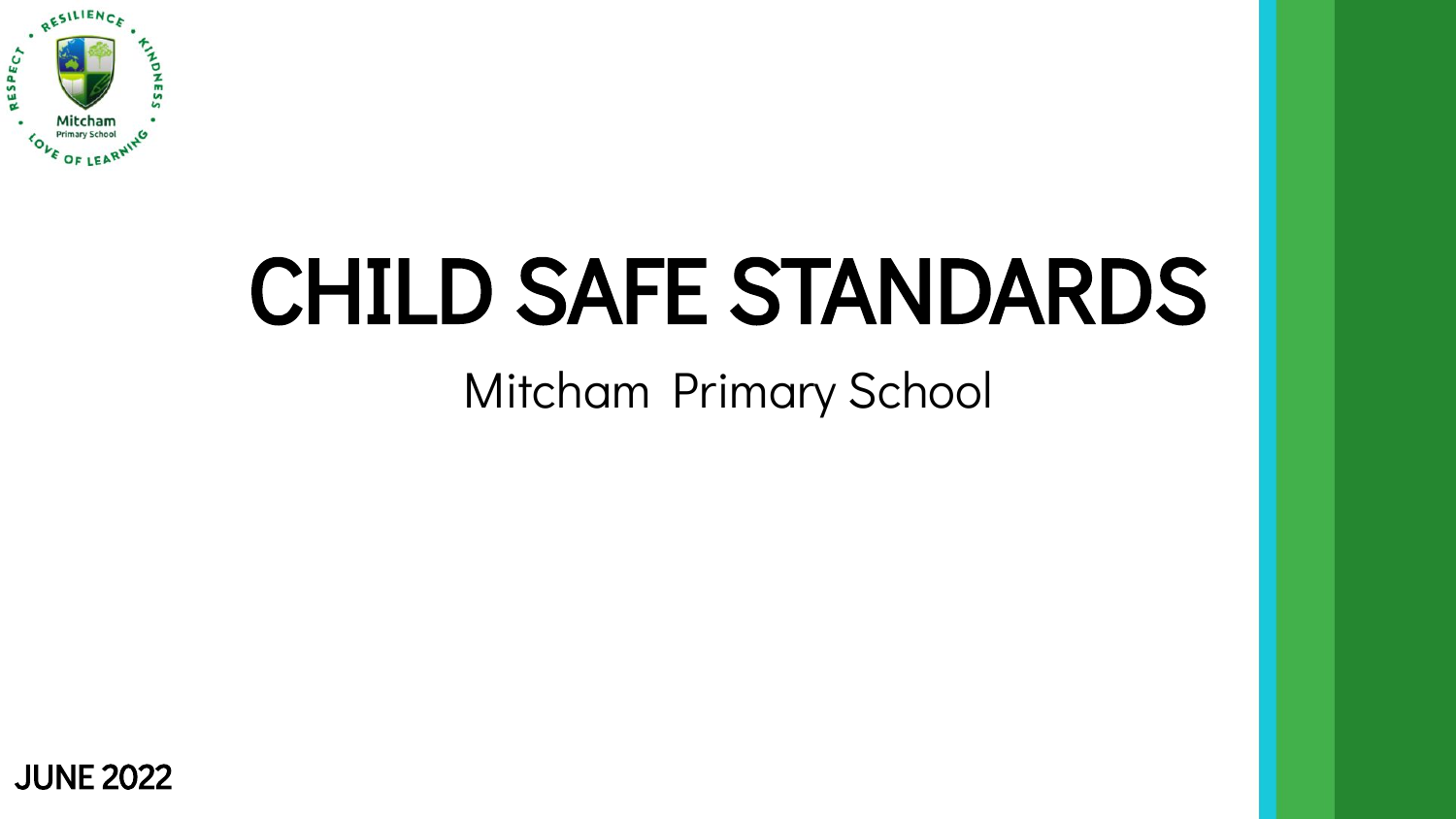

# ACKNOWLEDGEMENT OF COUNTRY

Mitcham Primary School, acknowledges the traditional lands of the Wurundjeri people of the Kulin Nation.

We pay our respect to Elders both past, present and future.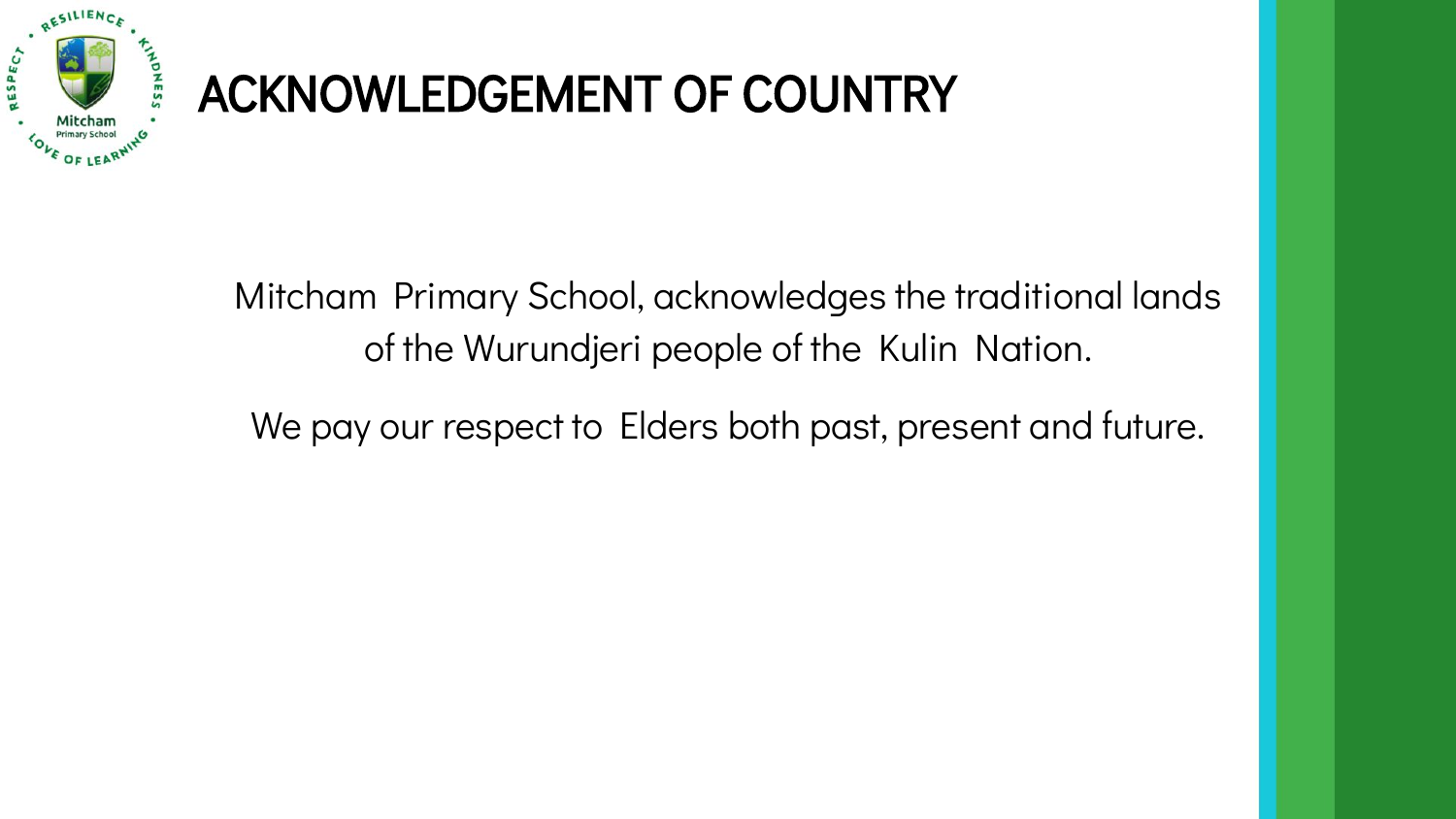

- Mitcham Primary School is committed to the safety and wellbeing of all children and young people.
- Mitcham Primary School understands the Child Safety Standards are compulsory minimum standards for all Victorian early childhood services and schools, to ensure they are well prepared to protect children from abuse and neglect by creating a safe environment.
- Mitcham Primary School follows their obligation under Ministerial Order 1359, which provides the framework for child safety in schools.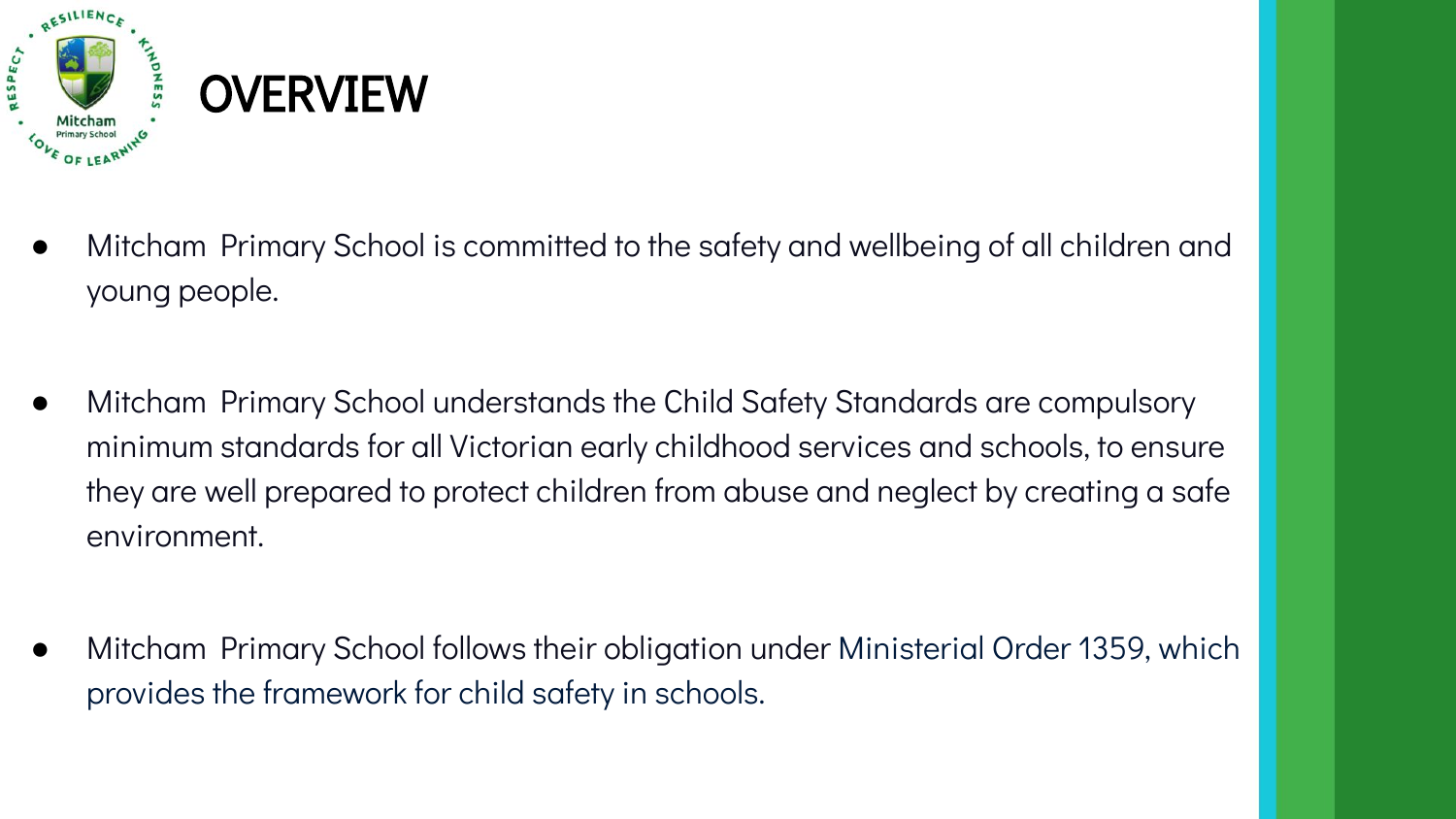

STANDARD 1 - Organisations establish a culturally safe environment in which the diverse and unique identities and experiences of Aboroginal children and young people are respected and valued

# HOW WE ADDRESS THIS STANDARD AT MITCHAM PRIMARY SCHOOL

- At MPS students are encouraged and are able to, express their culture and enjoy their cultural rights and it is encouraged and actively supported by staff, students and the school community.
- Strategies within the school educate members to understand the importance of Aboriginal culture to the wellbeing and safety of Aboriginal children and young people.
- Racism is not tolerated at MPS. Any instances of racism are addressed with appropriate consequences.
- MPS actively supports and facilitates participation and inclusion of all cultures and families.
- MPS creates a safe and inclusive environment for all children, young people and families. This is supported by our policies, systems and procedures.

- Our students are taught about Indigenous Australians and their culture. Each year our students acknowledge and celebrate Reconciliation week and NAIDOC week, as well as our Harmony Day celebrations.
- At our school assemblies, events and meeting our leaders, students and staff commence with an acknowledgement of country.
- Displays of Aboriginal culture are in all classrooms and across the school, to ensure our environment is culturally safe respecting and valuing the identities and experiences of Aboriinal children and young people.
- Our Indigenous Cross Curricular team promotes cross cultural learning though all areas of the curriculum. They engage in regular professional development to ensure current practice and understanding of culture.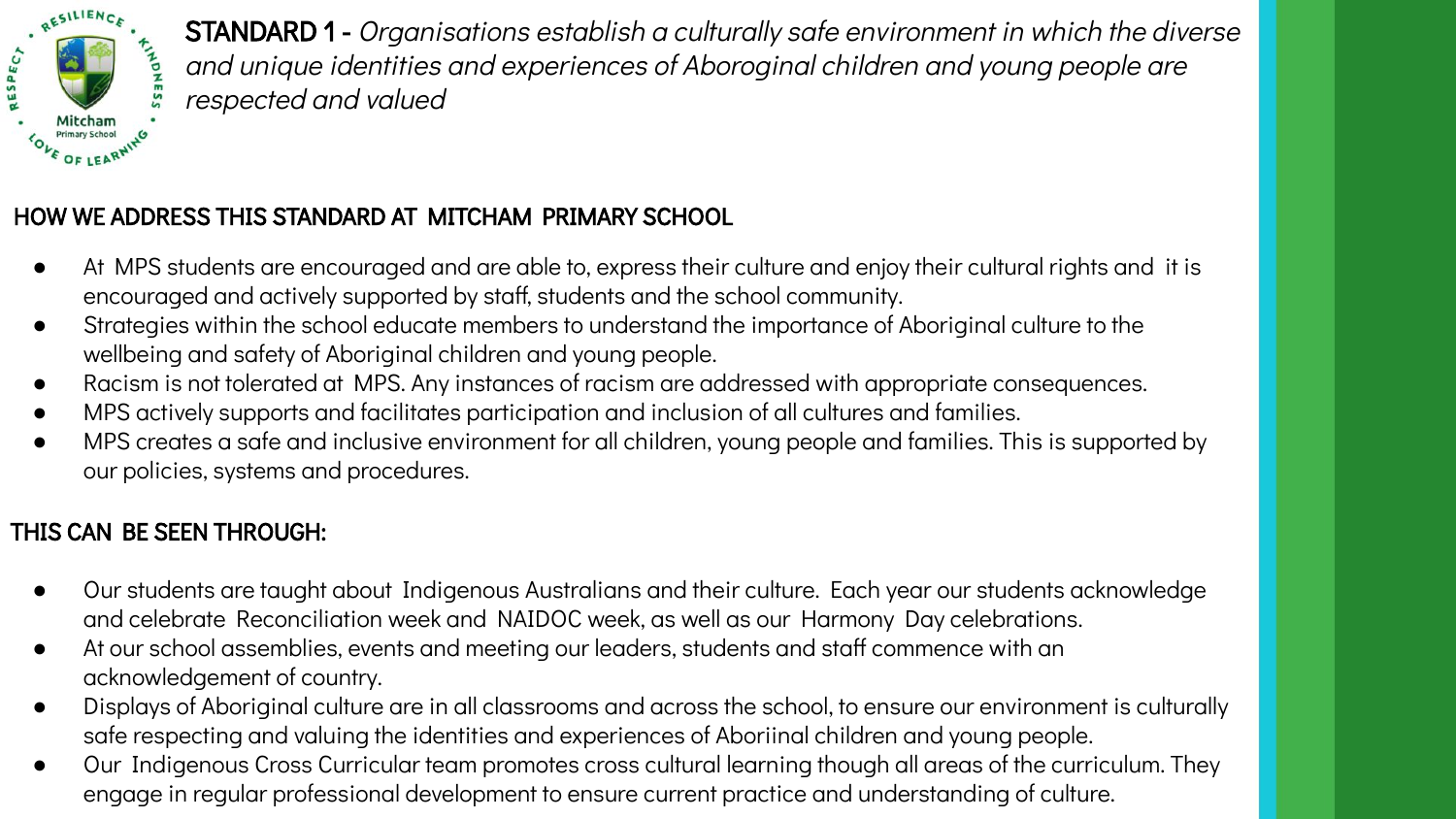

STANDARD 2 - Child safety and wellbeing is embedded in organisational leadership, governance and culture

#### HOW WE ADDRESS THIS STANDARD AT MITCHAM PRIMARY SCHOOL

- MPS' commitment to child safety is transparent and publically accessible.
- Staff at all levels of MPS, including leadership and principal class, model and adhere to child safe standards.
- The Code of Conduct provides guidelines for staff and volunteers on expected behavioural standards and responsibilities.
- Risk management strategies focus on preventing, identifying and mitigating risks to children and young people.
- Staff and volunteers understand their obligations on information sharing and recordkeeping in accordance with the Code of Conduct and Child Safety standards.

- All staff and volunteers must read the Child Safe Code of Conduct.
- All staff and school councillors are provided with Child Safety professional development annually.
- Our public commitment to child safety is on the school website and available in hard copy at the school office.
- Child Safety is an agenda item in all staff meetings throughout the school and at school council meetings.
- Child Safety policies and procedures are reviewed regularly and updated. They are available on our school website, in hard copy at the school office and on our shared staff school drive.
- A Child Safety team is responsible for ensuring all these strategies are followed throughout the school.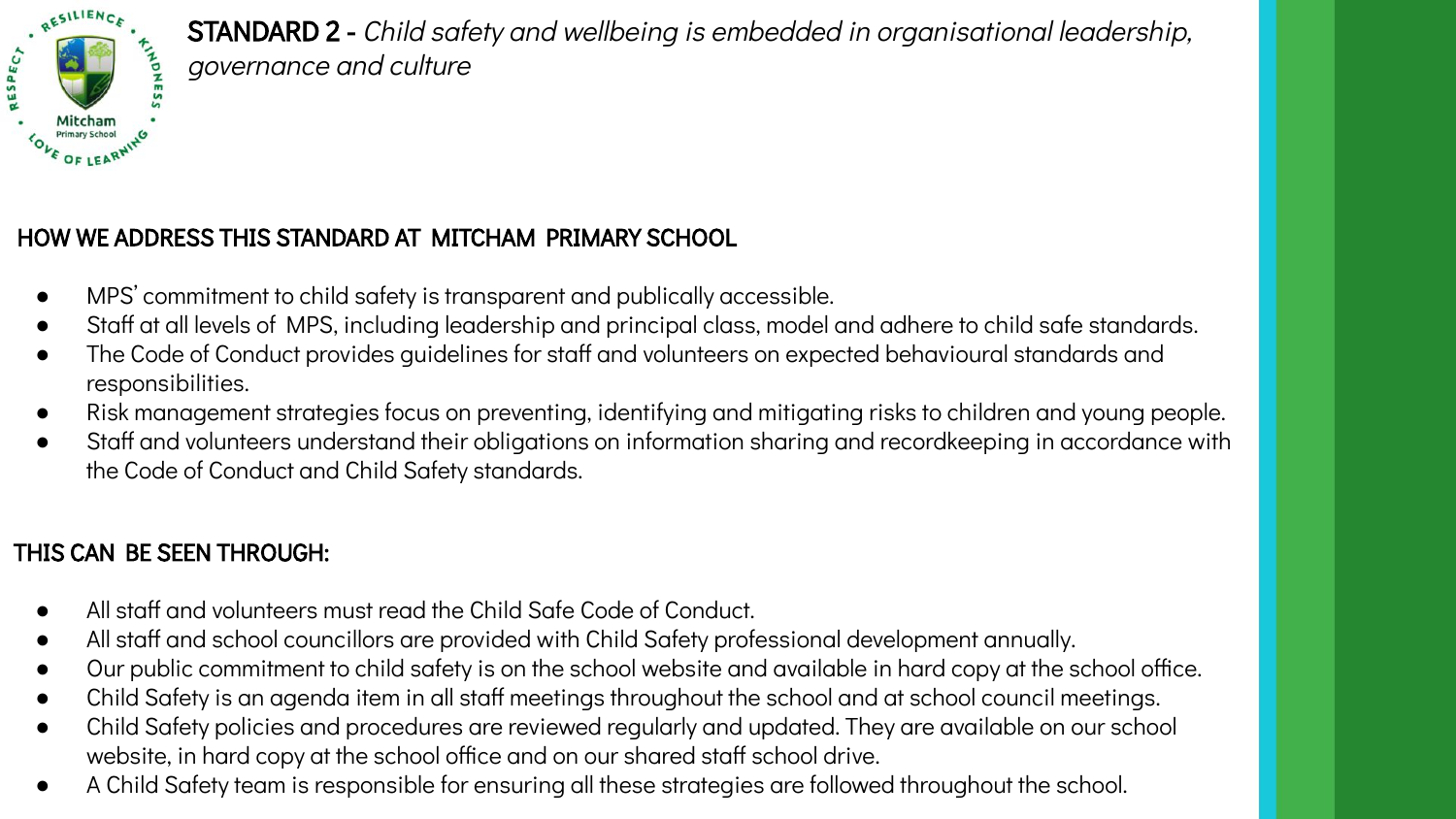

STANDARD 3 - Children and young people are empowered about their rights, participate in decisions affecting them and are taken seriously

#### HOW WE ADDRESS THIS STANDARD AT MITCHAM PRIMARY SCHOOL

- Students at MPS are informed about all of their rights, including to safety, information and participation.
- Support from peers is encouraged, to help students feel safe and supported at MPS.
- Where relevant and if required, students are offered access to sexual abuse prevention programs and to relevant related information in an age-appropriate way. This is sourced by our allied health and leadership teams.
- Staff and volunteers at MPS are trained annually to recognise signs of harm and facilitate child-friendly ways for our students to express their views, participate in decision-making and raise their concerns.
- MPS develops a culture that allows for participation and is responsive to the input of children and young people.

- The Rights, Responsibilities and Respectful Relationships program is explicitly taught and implemented across the school.
- Wellbeing programs across the school work on building positive relationships.
- Student voice and agency is encouraged and supported in all classes and programs across the school.
- Programs including Student leadership, Peer Mediators and JSC allow for students to provide feedback and ask questions around students rights and safety.
- Student opinion survey/classroom opinion surveys allow students to provide feedback.
- Students are responsible for creating and upholding the school values and classroom expectations.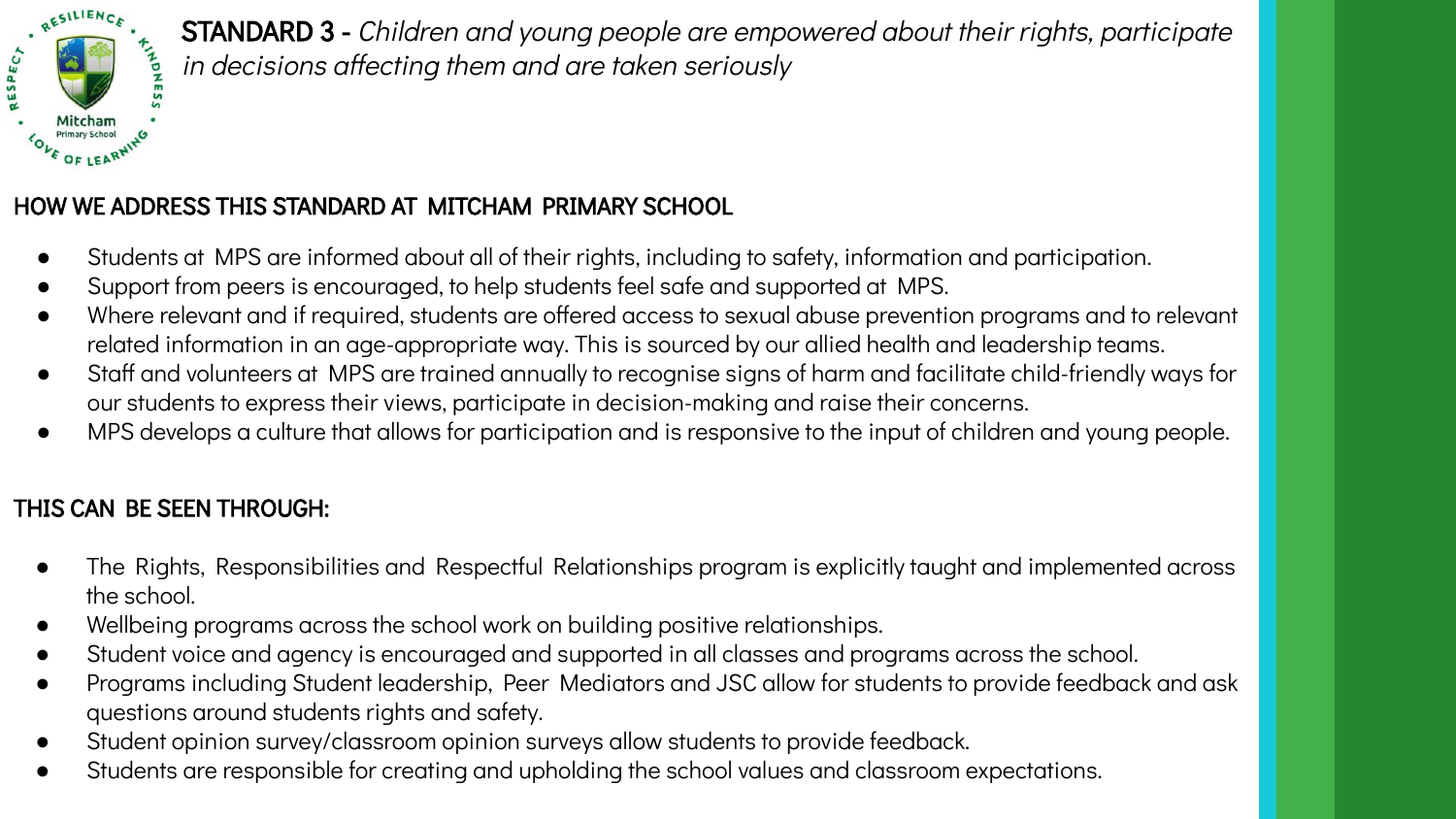

STANDARD 4 - Families and communities are informed, and involved in promoting child safety and wellbeing

#### HOW WE ADDRESS THIS STANDARD AT MITCHAM PRIMARY SCHOOL

- MPS families participate in decisions affecting their child.
- MPS engages and openly communicates with families and the community about its child safe approach and relevant information is accessible via the office and school website.
- The MPS school community have a say in the development and review of school practices.
- At MPS families, carers and the community are informed about the schools' operations and governance.

- Child safety documentation is available for families and communities to view through the school website, newsletters, AIP and SSP and at the school office.
- Consultation around child safety documentation is completed with the school council.
- Parent/Carer and teacher conferences are held twice a year and families can communicate with teachers throughout the year to discuss child safety concerns.
- Feedback is sought from parents on Child Safety though the Parent Opinion Survey and through additional surveys that the school sends out to families.
- School Support Group Meetings (SSGs) are held with families as a collaborative discussion on strategies to support students.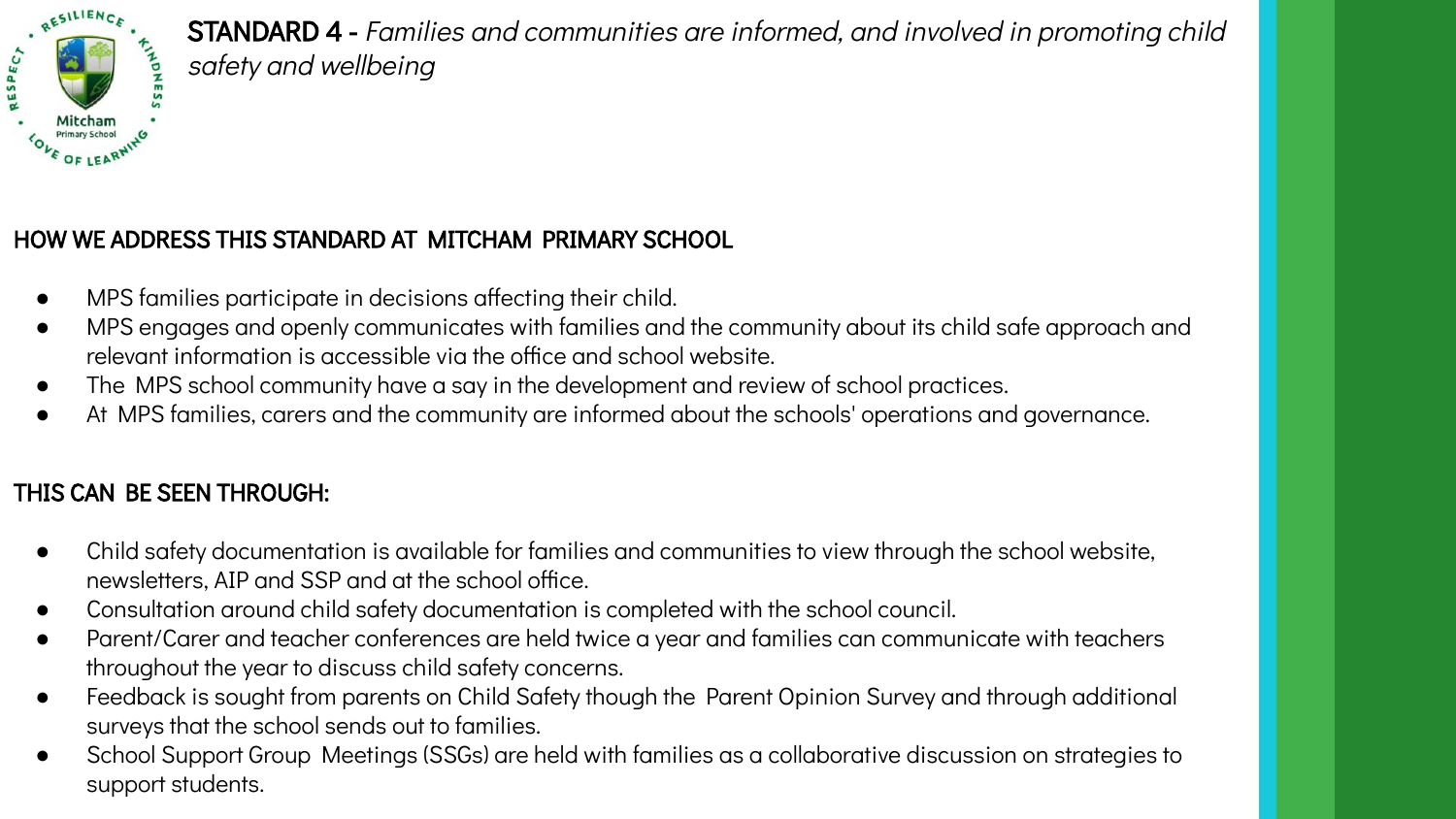

# STANDARD 5 - Equity is upheld and diverse needs respected in policy and practice

#### HOW WE ADDRESS THIS STANDARD AT MITCHAM PRIMARY SCHOOL

- At a whole school level (including volunteers), MPS understands that students come from diverse circumstances, and provides support and responds to those who are vulnerable.
- The students in our school have access to information, support and complaints processes in ways that are culturally safe, accessible and easy to understand.
- MPS is inclusive of the needs of individuals with disability, students from culturally and linguistically diverse backgrounds, those who are unable to live at home, and lesbian, gay, bisexual, transgender and intersex people.
- MPS is inclusive of the needs of Aboriginal children and young people and provides/promotes a culturally safe environment for them.

- Policies and procedures are in place to support vulnerable students and the diverse needs of students in the school setting.
- Students with funding funding receive the appropriate support.
- Dedicated staff representative for LOOKOUT and Indigenous Cross-Curricular group.
- Kids Hope mentors visit regularly and spend time with vulnerable students.
- School-wide approach to Positive Behaviour supports, that promotes equity and respectful behaviours. The Rights, Responsibilities and Respectful Relationships program is implemented and taught across the school.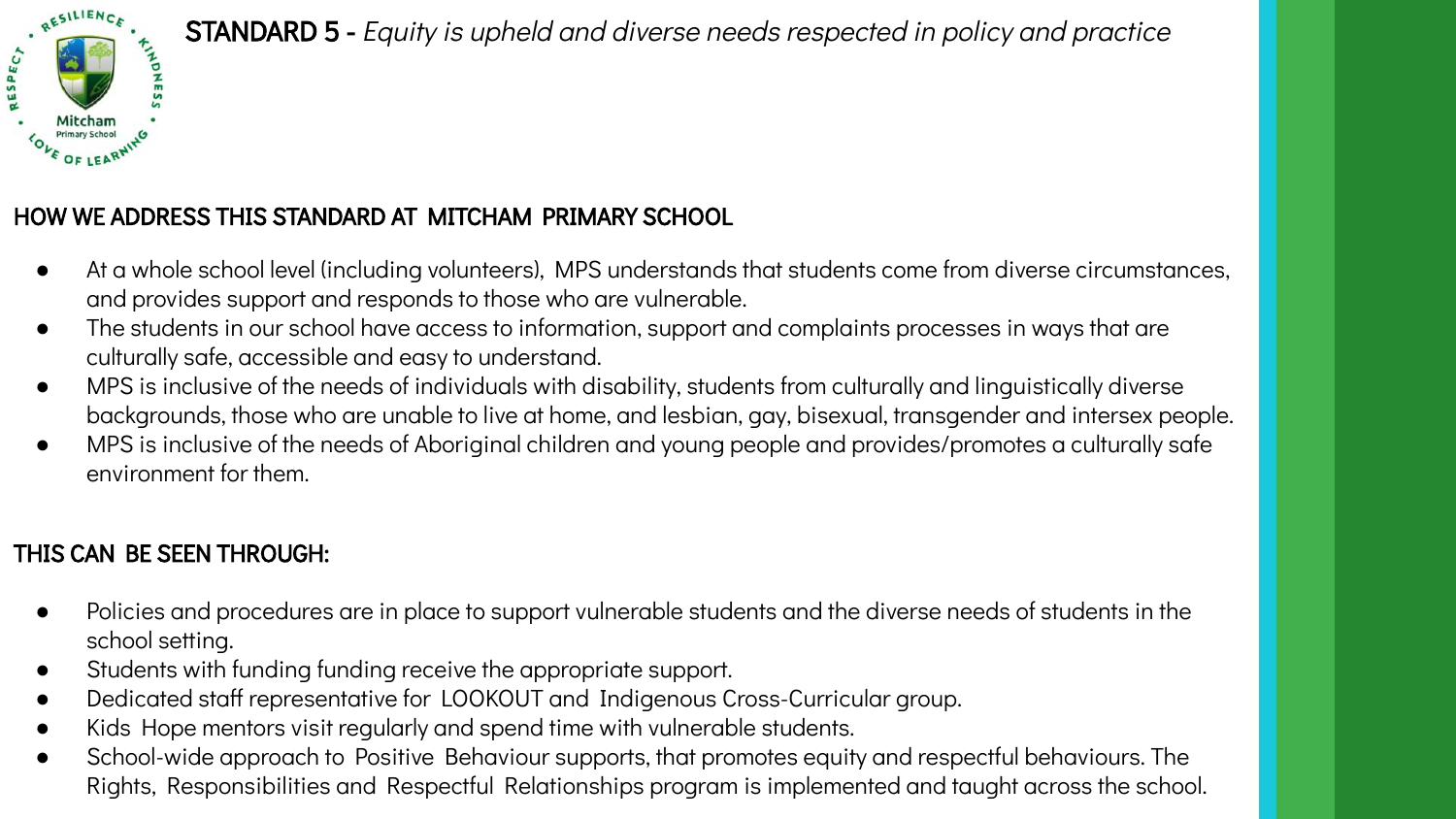

STANDARD 6 - People working with children and young people are suitable and supported to reflect child safety and wellbeing values in practice

#### HOW WE ADDRESS THIS STANDARD AT MITCHAM PRIMARY SCHOOL

- At MPS, recruitment, referee checks and staff and volunteer pre-employment screening, emphasise child safety and wellbeing.
- Staff and volunteers have current Working with Children checks or equivalent background checks. All staff and volunteers receive an appropriate induction and are aware of their responsibilities to children and young people, including record keeping, information sharing and reporting obligations where appropriate.

- All staff and volunteers must read the Child Safety Code of Conduct.
- New staff induction includes Child Safety policies, Child Safety Code of Conduct and information around their obligations towards reporting and ensuring the safety of students.
- VIT cards and Working with Children Cards are photocopied and stored on file in the school office for all staff, volunteers and visitors.
- Staff complete annual Child Safety professional development and complete the mandatory reporting module. School council completes annual Child Safety training and this is included in the meeting.
- Recruitment processes include procedures around the candidates suitability to work with children.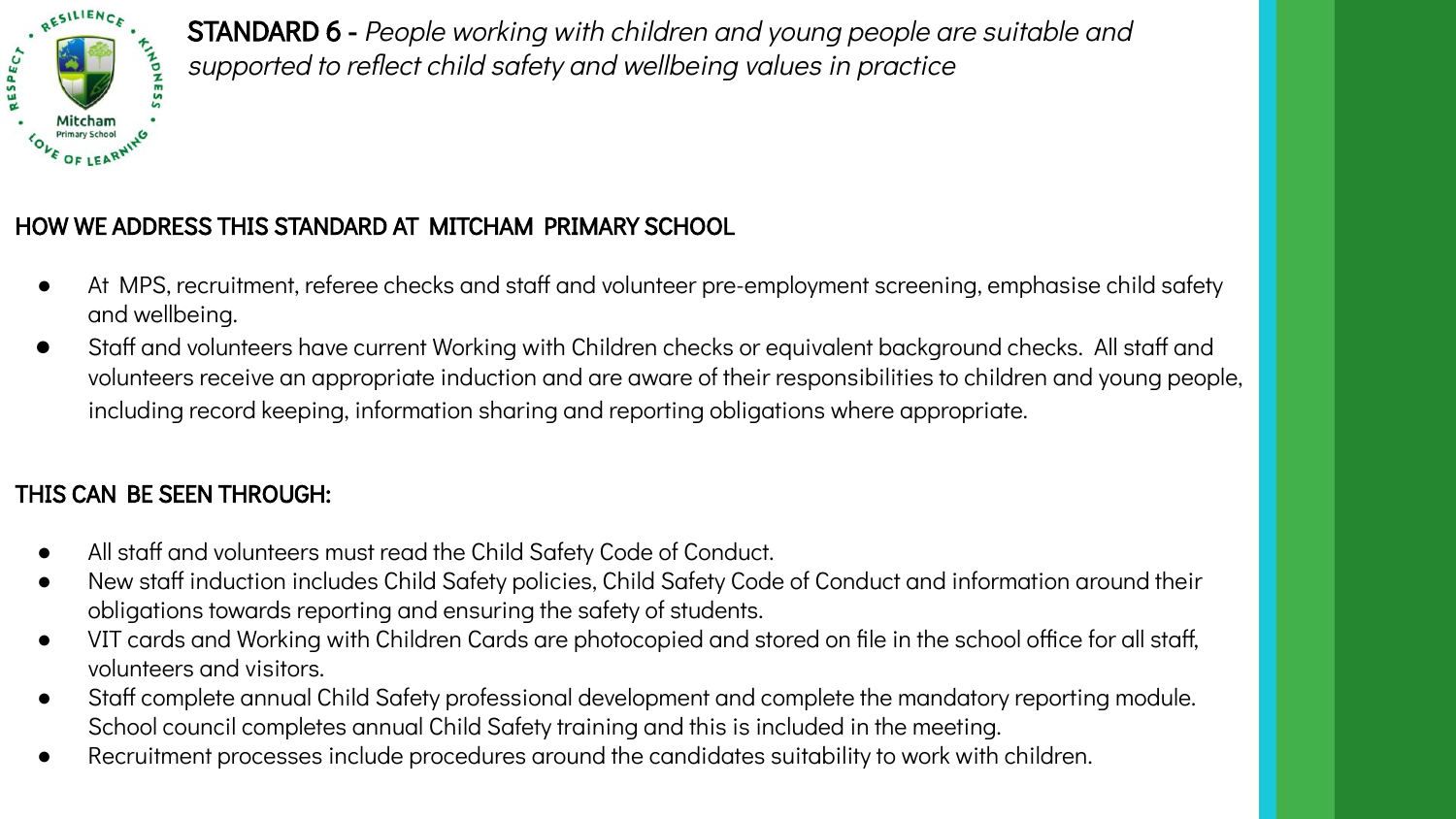

#### STANDARD 7 - Processes for complaints and concerns are child focused

#### HOW WE ADDRESS THIS STANDARD AT MITCHAM PRIMARY SCHOOL

- MPS has an accessible, child focused complaint handling policy which clearly outlines the roles and responsibilities of leadership, staff and volunteers, approaches to dealing with different types of complaints, breaches of relevant policies or the Code of Conduct and obligations to act and report. This policy and its processes are understood by students, families, staff and volunteers, and are culturally safe.
- At MPS complaints are taken seriously, and responded to promptly and thoroughly.
- MPS has policies and procedures in place that address reporting of complaints and concerns to relevant authorities, whether or not the law requires reporting, and co-operates with law enforcement.
- At MPS, reporting, privacy and employment law obligations are met.

- Our school complaint policy that is available on the school website, or in hard copy, at the school office.
- Staff feel comfortable to approach a member of leadership about concerns and know the processes to follow when making a report.
- The leadership team aim to address all complaints in a timely and respectful manner.
- Families are aware of the avenues available to make complaints.
- Students are encouraged and made aware of procedures for approaching members of staff with complaints. Students are made to feel comfortable approaching staff, knowing they will be listened to.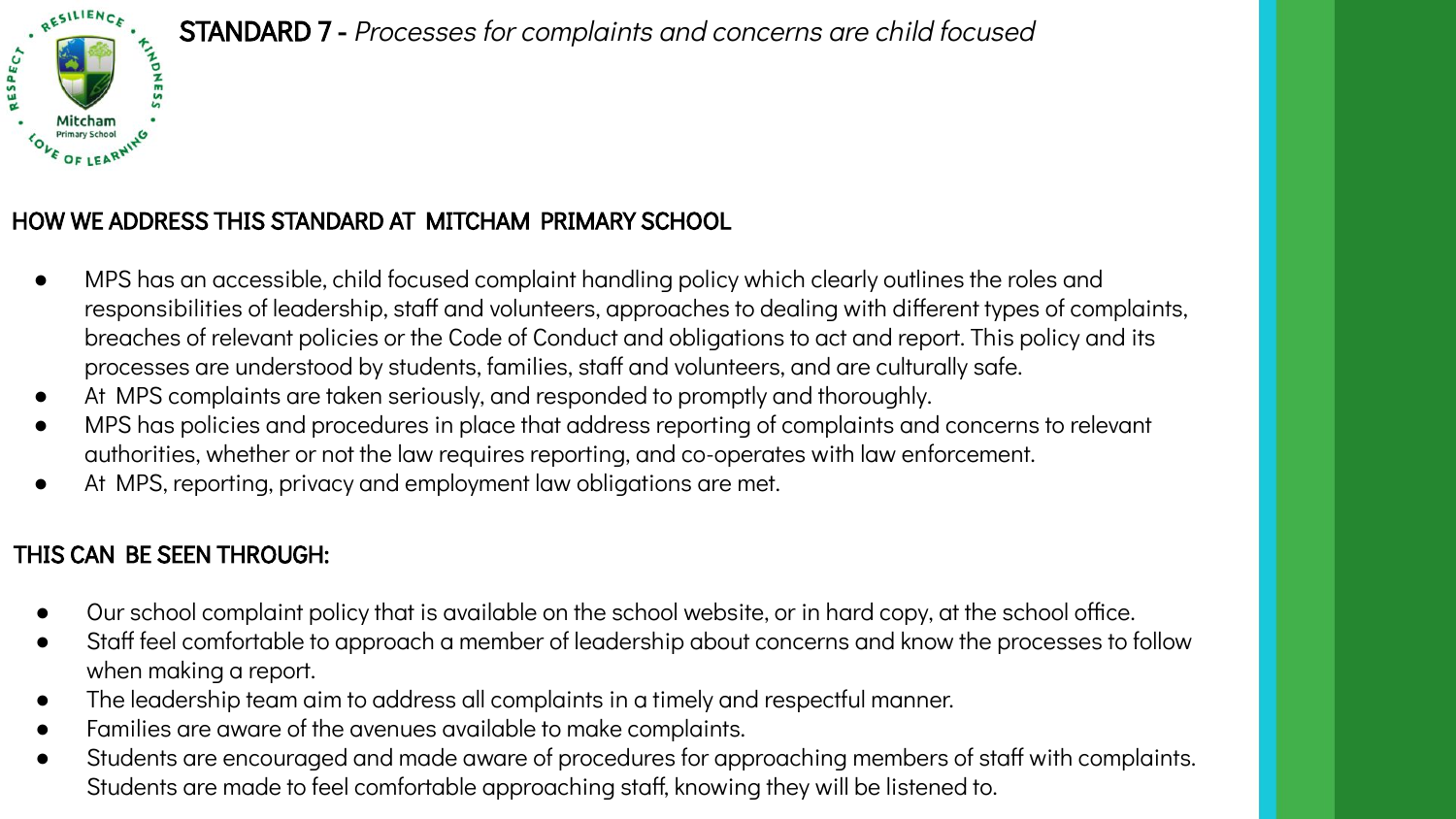

STANDARD 8 - Staff and volunteers are equipped with the knowledge, skills and awareness to keep children and young people safe through ongoing education and training

### HOW WE ADDRESS THIS STANDARD AT MITCHAM PRIMARY SCHOOL

- MPS staff are trained and supported to effectively implement and visitors are given the school's child safety and wellbeing policy.
- MPS staff and volunteers receive training and information to recognise indicators of child harm including harm caused by other children and young people. Support, training and information about effective response to issues of child safety and wellbeing is available.
- MPS staff receive training and information on how to build culturally safe environments for children and young people.

- Staff complete the annual Child Safety training and complete the compulsory online mandatory reporting training.
- Child safety is an agenda item for all staff meetings and school council meetings. This allows for staff training in child safety to occur.
- Staff receive professional development around building culturally safe environments that are inclusive for all students.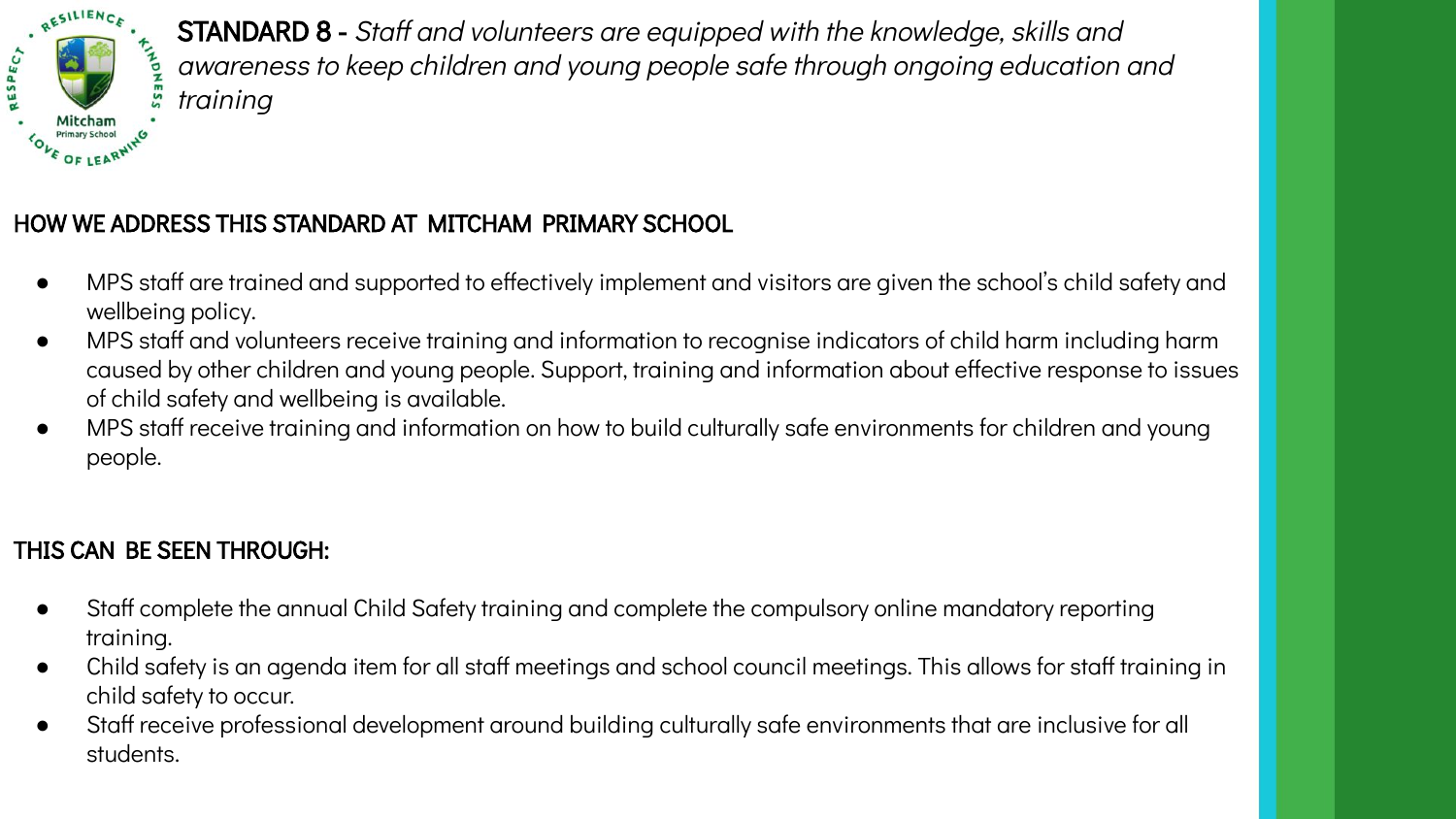

STANDARD 9 - Physical and online environments promote safety and wellbeing while minimising the opportunity for children and young people to be harmed

#### HOW WE ADDRESS THIS STANDARD AT MITCHAM PRIMARY SCHOOL

- Staff at MPS identify and mitigate risks in the online and physical environments without compromising a child's right to privacy, access to information, social connections and learning opportunities.
- At MPS, the online environment is used in accordance with the school's Code of Conduct and child safety and wellbeing policy and practices.
- MPS' risk management plans consider risks posed by organisational settings, activities, and the physical environment.
- When MPS contracts facilities and services from third parties, we have appropriate policies that ensure the safety of children and young people are met.

- Our staff and students sign a Digital Technologies agreement that promotes safety with technology and for the online environment.
- Our school policies, include engagement and wellbeing, duty of care, yard duty supervision and child safety, all ensure our online and physical environments promote safety and wellbeing.
- Risk management processes occur for all excursions, camps and activities.
- Risk management is conducted for all external works being completed on the school grounds.
- Students participate in Cyber Safety lessons which focus on being safe online. This is a focus of the Digital Technologies curriculum.
- Our physical environment is well maintained and students are kept safe by secure fences, buildings and doors.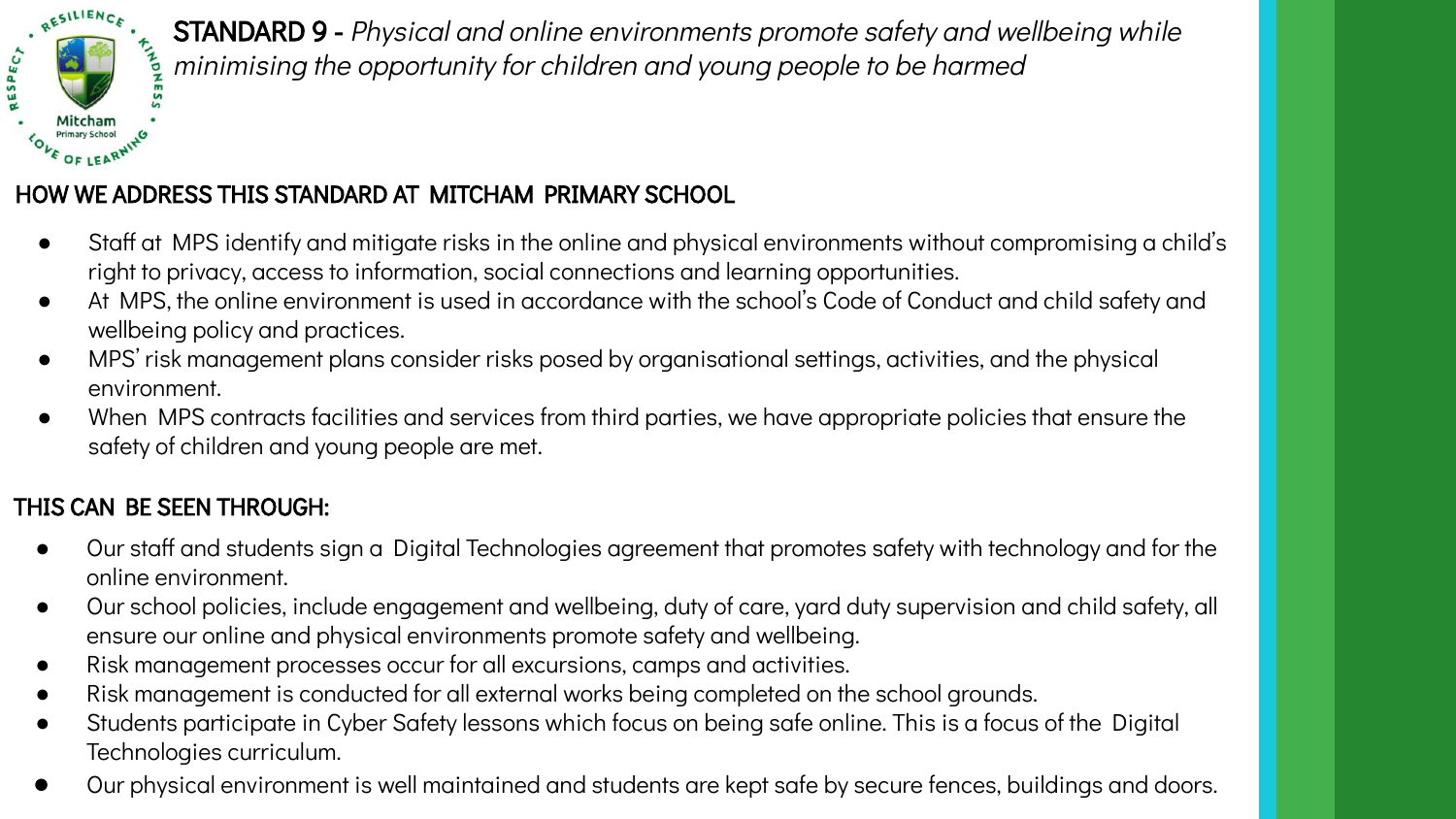

# HOW WE ADDRESS THIS STANDARD AT MITCHAM PRIMARY SCHOOL

- MPS regularly reviews, evaluates and improves child safe practices.
- Complaints, concerns and safety incidents are analysed to identify causes and incident prevention.
- MPS reports on the findings of relevant reviews to staff and volunteers, community and families (including students when appropriate).

- Policy review schedule is adhered to.
- Child safe and wellbeing policies and practices are reviewed annually or sooner, if needed.
- Safety incidents are recorded on Compass, the student wellbeing sheet and staff website. This data is reviewed by leadership and classroom level teachers where appropriate.
- Opportunities for parents to give feedback, concerns or complaints are offered in different forms over the year, to assist in addressing needs of the students and ensuring continuous reflection and improvement.
- Reporting of information is done regularly and shared with appropriate stakeholders through weekly meetings, SSGs, AIP, parent meetings, semesterly reports, school website and school newsletters.